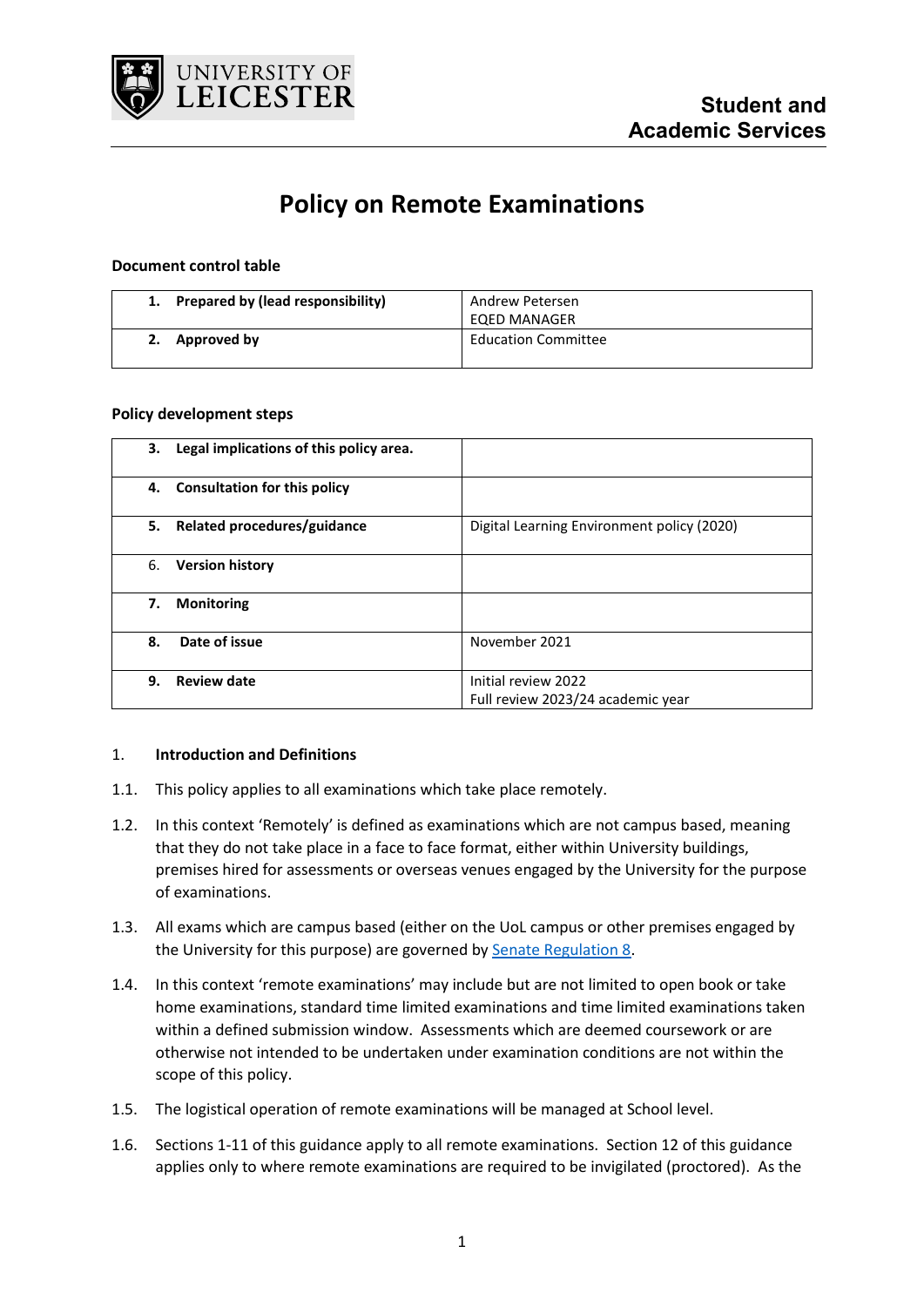University does not currently operate a corporate system for online proctoring any requests for invigilation of remote examinations should be raised initially to Education Services, who will facilitate discussions with relevant stakeholders.

# **2. Information for Students**

- 2.1. The format of assessment elements within modules should be set out to students both in module literature (module specification) and on the relevant Blackboard site. This should specify where any assessment is deemed an examination, whether this takes place on campus or remotely and the broad format for the examination including the assessment window (see section 7 below). Where there is a requirement for a remote examination to be invigilated/proctored (see section 12 below) this should also be specified.
- 2.2. The University standard technical requirements for blended learning and assessment are set out on the Ignite learning guide for students: [https://uniofleicester.sharepoint.com/sites/Digital-Learning/SitePages/IT-equipment-for](https://uniofleicester.sharepoint.com/sites/Digital-Learning/SitePages/IT-equipment-for-digital-learning.aspx)[digital-learning.aspx](https://uniofleicester.sharepoint.com/sites/Digital-Learning/SitePages/IT-equipment-for-digital-learning.aspx)
- 2.3. Assessment events and processes for the majority of students will take place using the core tools that are available to all from within the University's Digital Learning Environment for offcampus use. In accordance with the DLE Policy, use of any periphery tools or other  $3<sup>rd</sup>$  party applications for formative and summative assessment is the responsibility of those schools, who are responsible for providing local guidance and technical support for their use..

# **3. Registering for Remote Exams**

3.1. Students will be automatically registered for examinations on the basis of their module selections.

# **4. Examination Timetable**

- 4.1. Remote examinations may be held within the published examination periods in January, May and July/August, but may also be held outside of these windows at the discretion of academic schools. Remote examinations will not be held outside of the term dates for the programme.
- 4.2. Academic schools will co-ordinate the examination timetables for assessments within the School. Students should be informed of the date and time of their examination at least 4 weeks in advance.
- 4.3. Where programmes include modules drawn from more than one school the schools in question should liaise to avoid clashes of assessment windows. Where schools or subject areas have large volumes of examinations within a particular period, consideration should be given to alternative means of organising the examination timetable, such as releasing assessments in greater bulk and allowing a longer period for students to complete the total volume of assessment.
- 4.4. The method of publication of the examination timetable will be managed at school level. Timetables will be published on Blackboard as standard. Schools may wish to surface examination through personal calendars but this is likely to depend on the format of the assessment. Advice on surfacing events locally is available from the [Timetabling and Room](mailto:timetabling@le.ac.uk?subject=Surfacing%20Examinations%20in%20calendars)  [Bookings team.](mailto:timetabling@le.ac.uk?subject=Surfacing%20Examinations%20in%20calendars)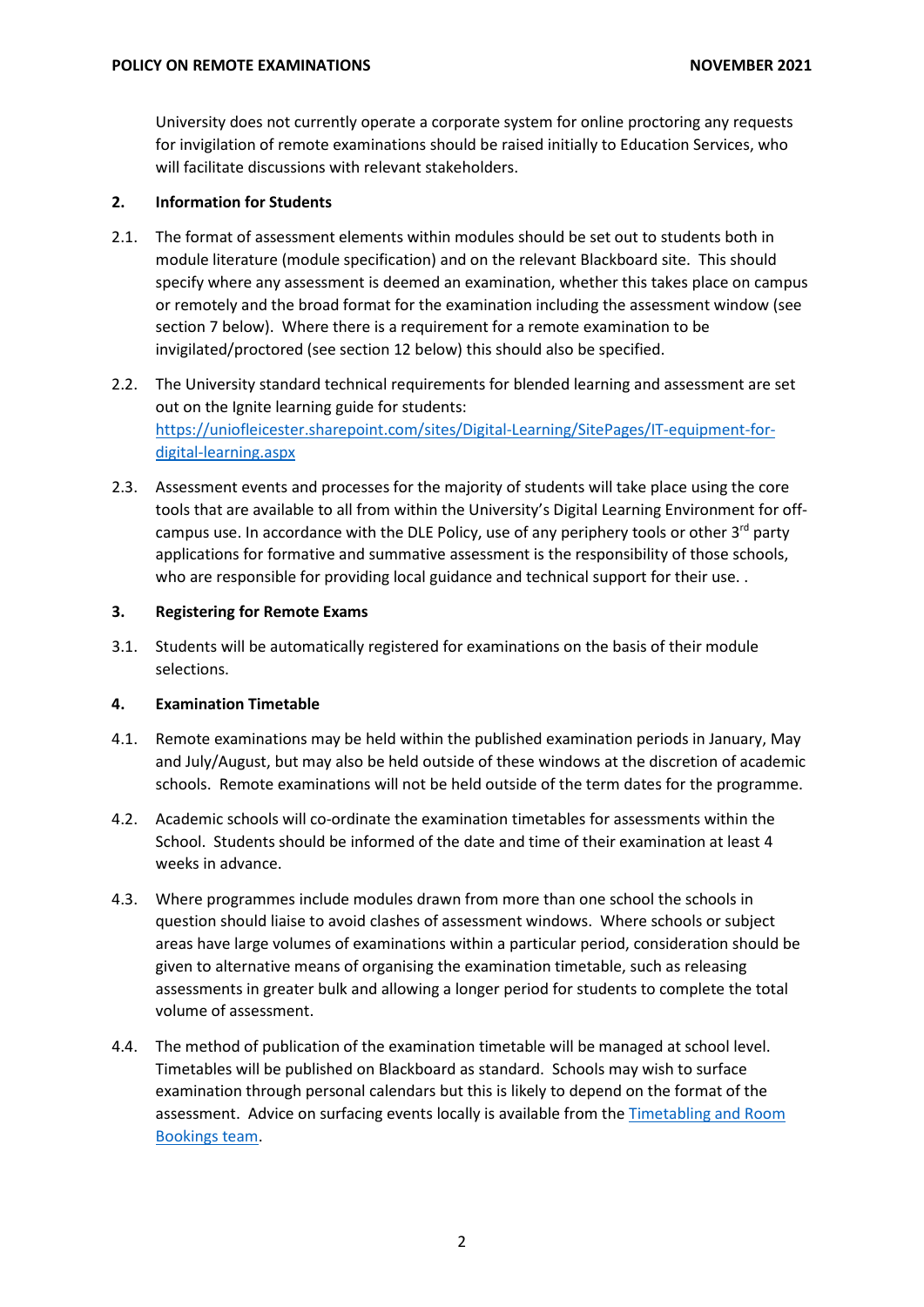- 4.5. Students are responsible for ensuring that they are aware of the examinations that they are due to undertake and check the timetables issued by their schools. Students should inform their schools as soon as possible if they believe that they have not been entered for the correct examinations or if there appear to be any clashes. Where a student is required to undertake time-limited examinations with shorter assessment windows resulting in clashes the schools will resolve these wherever possible.
- 4.6. Misreading the examination timetable will not be accepted as a mitigating circumstance.
- 4.7. Examination times will be listed using UK time (either UST or BST). Students who may be studying remotely are responsible for ensuring that they familiarise themselves with the relevant assessment windows with reference to the time zone in which they will be undertaking the assessment.
- 4.8. Special arrangements cannot be made to accommodate students' personal preferences, unless these arise from specific religious requirements identified by the student at the beginning of the academic year. The use of assessment windows, see section 7 below, ensures that all assessments are inclusive of students circumstances, and special arrangements will only be considered where it can be evidenced that the assessment window provided does not take appropriate account of religious requirements. Where remote assessments use shorter time windows consideration must be given to arranging these to ensure that they take account of religious observance.

# **5. Production of Examination Papers**

- 5.1. Examination papers should be produced in line with the standard University guidelines and pro-forma, unless dispensation has been given via the Exams Office. The standard examination paper format is set out in Appendix 1.
- 5.2. Examination papers should be drafted in sufficient time to complete internal review and, where required, review by External Examiners. Schools should, as a minimum, have examination papers drafted and approved through all relevant internal and external mechanisms one month before the commencement of the relevant examination period (or the date of the examination where this is outside of an examination period). Papers should be submitted to the Examinations Office following approval. This is for the purpose of a central record and audit. The Examinations Office will not co-ordinate or support remote examination processes.
- 5.3. Where schools are using remote timed examinations with a submission window of less than 24 hours they are strongly encouraged to consider the use of a large pool of questions from which a randomised subset can be used for individual students. Where a pool of questions is used the pool and randomisation process should both be reviewed to ensure that the intended learning outcomes of the assessment can be reliably and consistently met by any combination. There may be subject areas where, for disciplinary or professional accreditation reasons, this approach may not be possible.

# **6. Security of Exam papers**

6.1. Academic Schools are responsible for the security of examination papers during the process of development and prior to their release to students, see appendix 2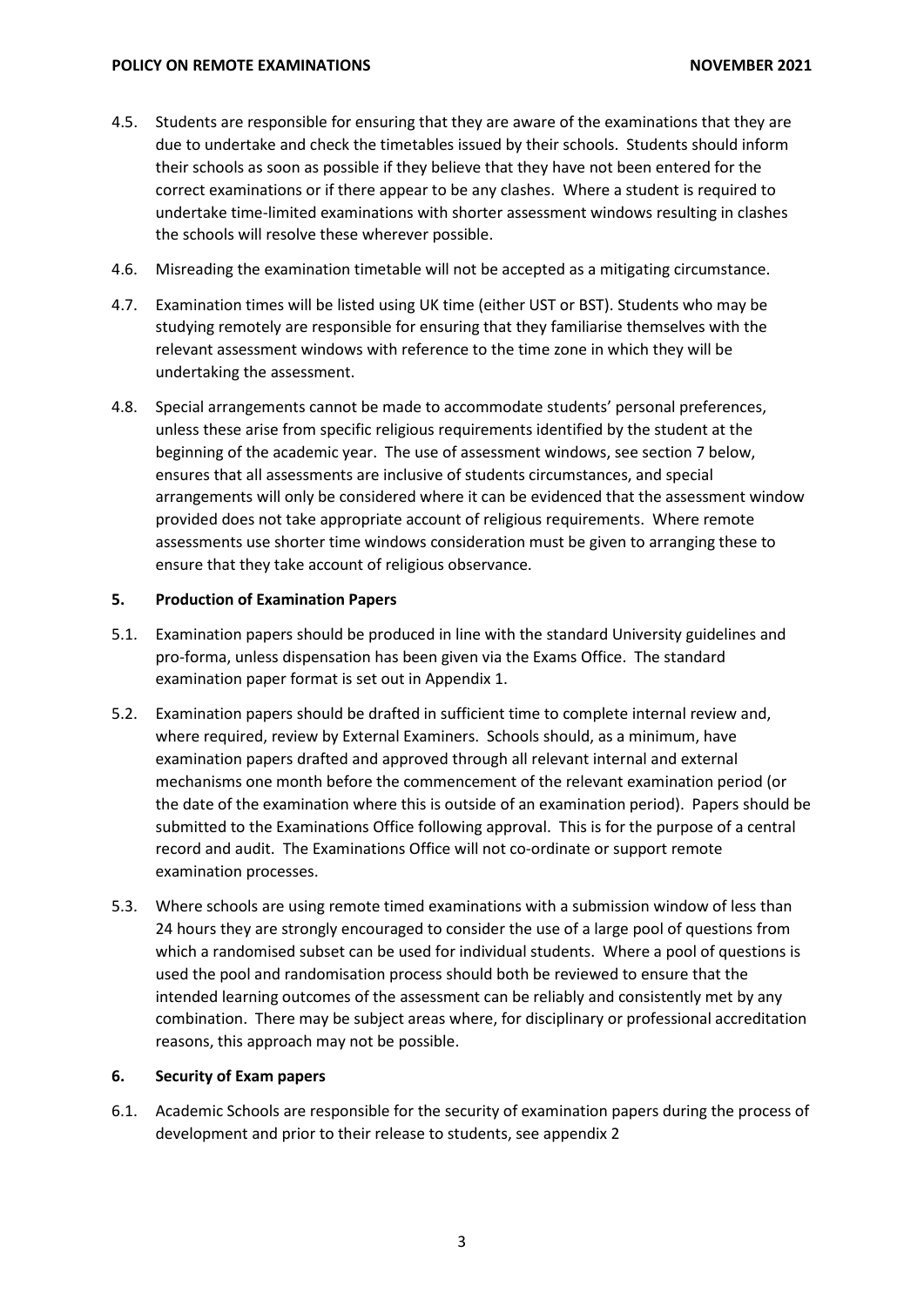- 6.2. In the process of drafting examination papers, schools should follow the principles set out in Appendix 1.
- 6.3. A copy of the Examination paper for every examination should be retained by the School to which the relevant module belongs. These should be stored on the x:drive and be password protected. The final version of the examination paper must be submitted to the Examinations Office x:drive for a central record.

# **7. Assessment windows**

- 7.1. The University's Assessment Guidelines for 2020/21 require that all assessment delivered remotely should be designed to be accessible and inclusive. All remote examinations will as standard have a minimum submission window of 24 hours other than where a dispensation has been approved under 7.3 – 7.4 below. There is no University defined maximum period, but in defining assessment windows schools should take account of an appropriate balance between allowing students to manage their work and ensuring overall academic standards.
- 7.2. The 24-hour assessment window does not denote that each assessment should take 24 hours to complete. Schools should inform students of the intended duration of the examination and how much time a student should expect to spend on the assessment in question.
- 7.3. Academic Schools may apply for an assessment window of less than 24 hours for assessments where this may be required for reasons of professional accreditation or other discipline specific reasons. In each case, Schools will be required to justify the reason for the request and address how accessibility and inclusivity will be ensured through the revised assessment window. Any such requests should also consider where additional time may be required for technical procedures such as downloading of examinations and uploading of scripts.
- 7.4. All requests for an assessment window of less than 24 hours should be made in line with the requirements and template in the [Assessment Windows guidance,](https://uniofleicester.sharepoint.com/sites/staff/corporate-services/student-academic-services/SitePages/COVID-19-(Coronavirus)-Academic-Administration.aspx?csf=1&e=iLnbtn&cid=5c05c2f8-c769-4e5c-98e9-3af712dc3def) and will require approval by the College Dean of Education. All approved requests will be recorded in Education Services.
- 7.5. Where a shorter assessment window is approved, schools should make clear to students the duration of the intended assessment. This should specify whether the assessment should occupy the whole submission window, or where the intended duration is less than the assessment window provided.

# **8. Alternative arrangements**

- 8.1. Students are eligible for equivalent adjustments within remote examinations, where these are possible, if they have a declared disability, or other condition confirmed by the AccessAbility Centre that means that they are eligible for alternative arrangements for campus-based examinations.,.
- 8.2. Where students are eligible for additional time or rest breaks in examinations these would typically be accounted for within a 24 hour assessment window, but it is recognised that disabled students may be disproportionately impacted by the operation of remote assessment and require more time to complete assessment. On this basis where an assessment uses a 24 or 48 hour assessment window and a disabled student is eligible for extra time they should be encouraged to submit within the standard window, but if required can submit late up to a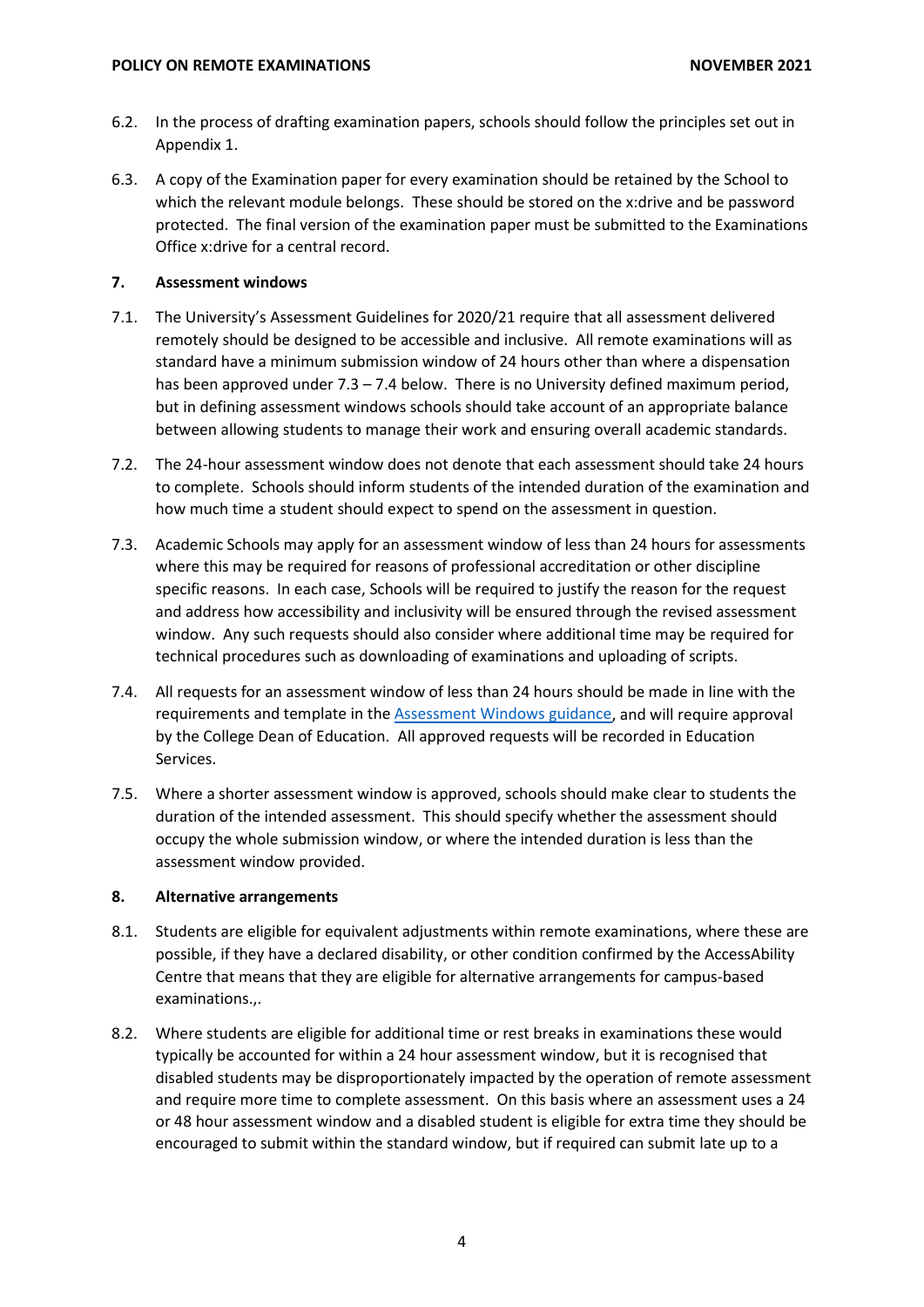standard allowance of 6 hours. If the student exceeds the additional 6 hour allowance this should be deemed a non-submission.

- 8.3. Where a remote examination is undertaken over a period of greater than 48 hours students should also plan to complete the assessment within the period allowed. In line with 8.1 above students who have a formal extra time allowance for campus based examinations will receive a standard additional allowance of 24 hours for any examinations where the submission window is greater than 48 hours. Where students are undertaking more than one assessment during this period the 24 hour additional allowance applies to each assessment. If the student exceeds the additional 24 hour allowance this should be deemed a non-submission.
- 8.4. Adjustments must be confirmed in advance and cannot be retrospectively put in place after the relevant assessment window has commenced.
- 8.5. Where an examination is operating a less than 24 hour submission window (or a timed examination within a wider window) the relevant School will be required as part of the approval process to confirm, in liaison with the AccessAbility Centre where required, if there is doubt about the way in which additional time or rest breaks will be accommodated for students who are eligible.
- 8.6. Under 8.5 as standard, where a student who is eligible for extra examination time or rest breaks is undertaking any time limited assessment, the extra time and rest break allowance should be added onto the total amount of time for the examination. This is in addition to any further time that all students may be allotted for downloading and uploading papers. Details are provided in the Advice to Schools on Alternative Arrangements and advice on the application of extra time and rest breaks is available from the AccessAbility Centre.
- 8.7. Students may be eligible for a range of other alternative arrangements in campus based examinations, such as readers or scribes. In the majority of cases these cannot be directly replicated in remote examinations but broadly equivalent provision is available through software that students in those cases will be familiar with. Where students are eligible for other forms of alternative examination arrangements, schools should follow the guidance in Appendix 3, with further advice from the AccessAbility Centre as may be required.

# **9. Academic Integrity**

- 9.1. Remote examinations are subject to the same expectations with regard to academic integrity as those undertaken on campus. The work submitted by students must be entirely their own and may not use answers or content provided wholly or in part by others. Students should also not share any information or discuss any aspect of the examination questions with others during the assessment window for the examination.
- 9.2. Remote, non-invigilated examinations will by their nature adopt a different format from those undertaken in closed examination conditions in recognition of the potential for collusion or other forms of academic misconduct. The University provide[s guidance for designing](https://uniofleicester.sharepoint.com/:w:/r/sites/staff/learning-teaching-assessment/_layouts/15/Doc.aspx?sourcedoc=%7B2C7ECC1B-B5EC-4E69-837E-8C9EA83DE22D%7D&file=Online%20assessment%20guide%20for%20staff.docx&action=default&mobileredirect=true&cid=bc5d0153-3a9d-4f88-a36e-ef9feae7e0b6)  [examinations to be sat in a remote format,](https://uniofleicester.sharepoint.com/:w:/r/sites/staff/learning-teaching-assessment/_layouts/15/Doc.aspx?sourcedoc=%7B2C7ECC1B-B5EC-4E69-837E-8C9EA83DE22D%7D&file=Online%20assessment%20guide%20for%20staff.docx&action=default&mobileredirect=true&cid=bc5d0153-3a9d-4f88-a36e-ef9feae7e0b6) which includes an emphasis where possible upon the application of knowledge and problem solving over more standard recall of material. Schools are required to have reference to these principles when designing assessment as effective assessment design is the basis of creating an environment which promotes academic integrity.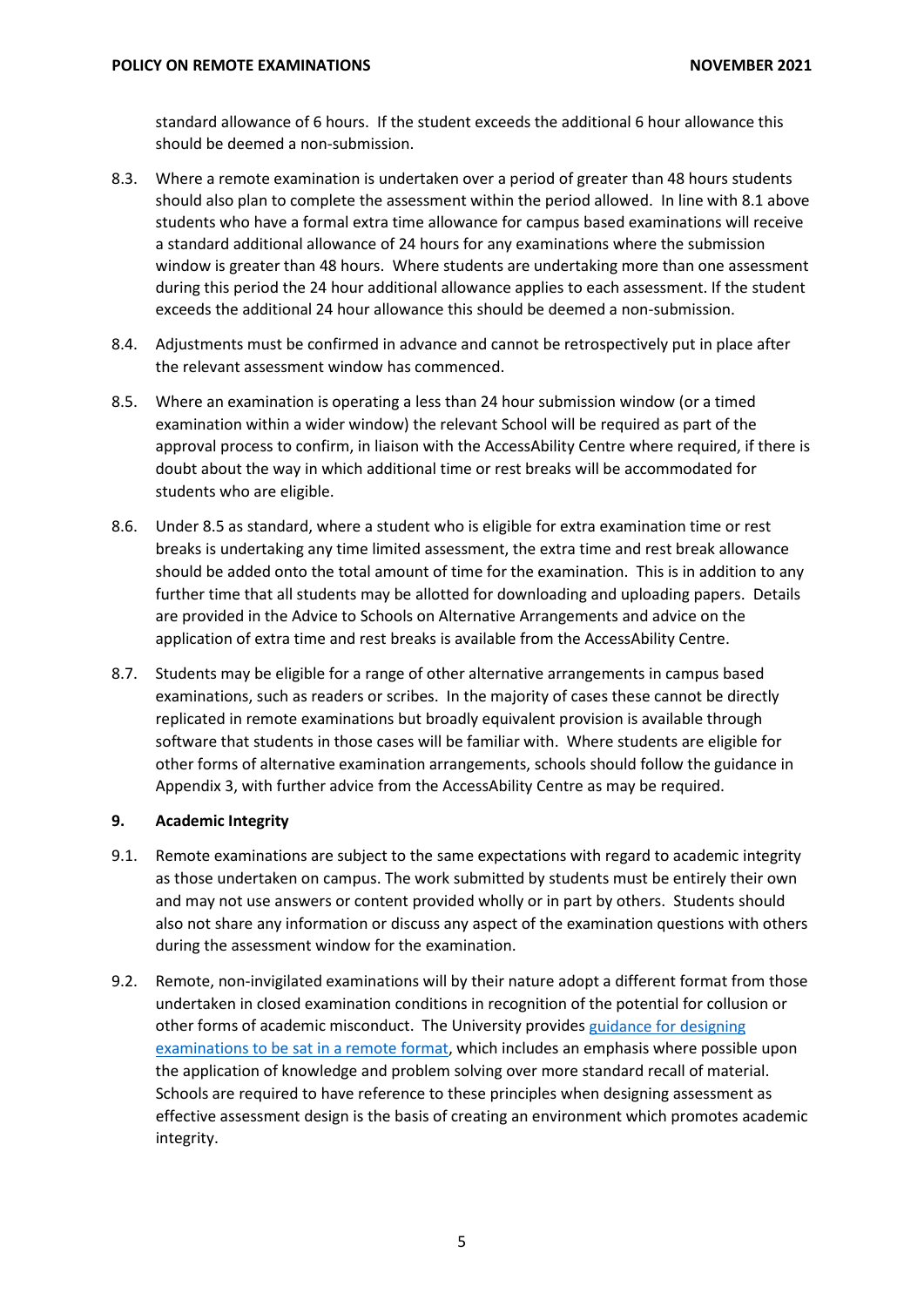#### **POLICY ON REMOTE EXAMINATIONS NOVEMBER 2021**

- 9.3. Schools engage their External Examiners in the assessment setting process as standard. With regard to remote assessment schools should specifically ask the External Examiner to comment on the format and design of the assessment in terms of minimising the potential for collusion whilst still testing learning outcomes.
- 9.4. Senate Regulation 11 sets out the definition of academic misconduct. In relation to examinations this may include:
	- Cheating in written examinations, including copying from the examination script of another candidate, obtaining improper assistance from another person or, where relevant, accessing unauthorised materials or devices within an examination
	- Allowing another person to impersonate them in an examination or impersonating another student
	- Copying work from or using work written by another person, including published work and online sources (plagiarism)
	- Paying another person to undertake work, buying work from an 'essay mill' or any other equivalent service
	- Allowing another person to copy their work
	- Pretending ownership of someone else's ideas
	- Submitting for assessment work that has previously been submitted for another assessment (self-plagiarism)
	- Actively cooperating with other students to jointly produce work where there is a requirement that it is produced independently (collusion)
- 9.5. The University operates a zero tolerance policy with respect to cheating in any form of examination. Where the University considers that there is evidence of cheating such as collusion or plagiarism this will be referred for consideration under the Regulations for Student Conduct.
- 9.6. Responsibility for reviewing examination scripts for evidence of plagiarism or collusion rests with the academic marking and moderation team. Where plagiarism or collusion is suspected this should be raised to the School Plagiarism Officer who will follow the processes and sanctions for this form of misconduct set out in Senate Regulation 11.
- 9.7. Where an unseen remote examination is operating under timed or otherwise restricted conditions and a student is found to have committed an examination offence, this will be raised to the School Plagiarism Officer who will follow the processes and sanctions for examination offences set out in Senate Regulation 11.
- 9.8. In certain disciplines committing an offence of academic integrity may also represent an issue for consideration under Fitness to Practise processes and, if confirmed, would be referred to that process after the completion of processes under Senate Regulation 11.

#### **10. Operation of Examinations**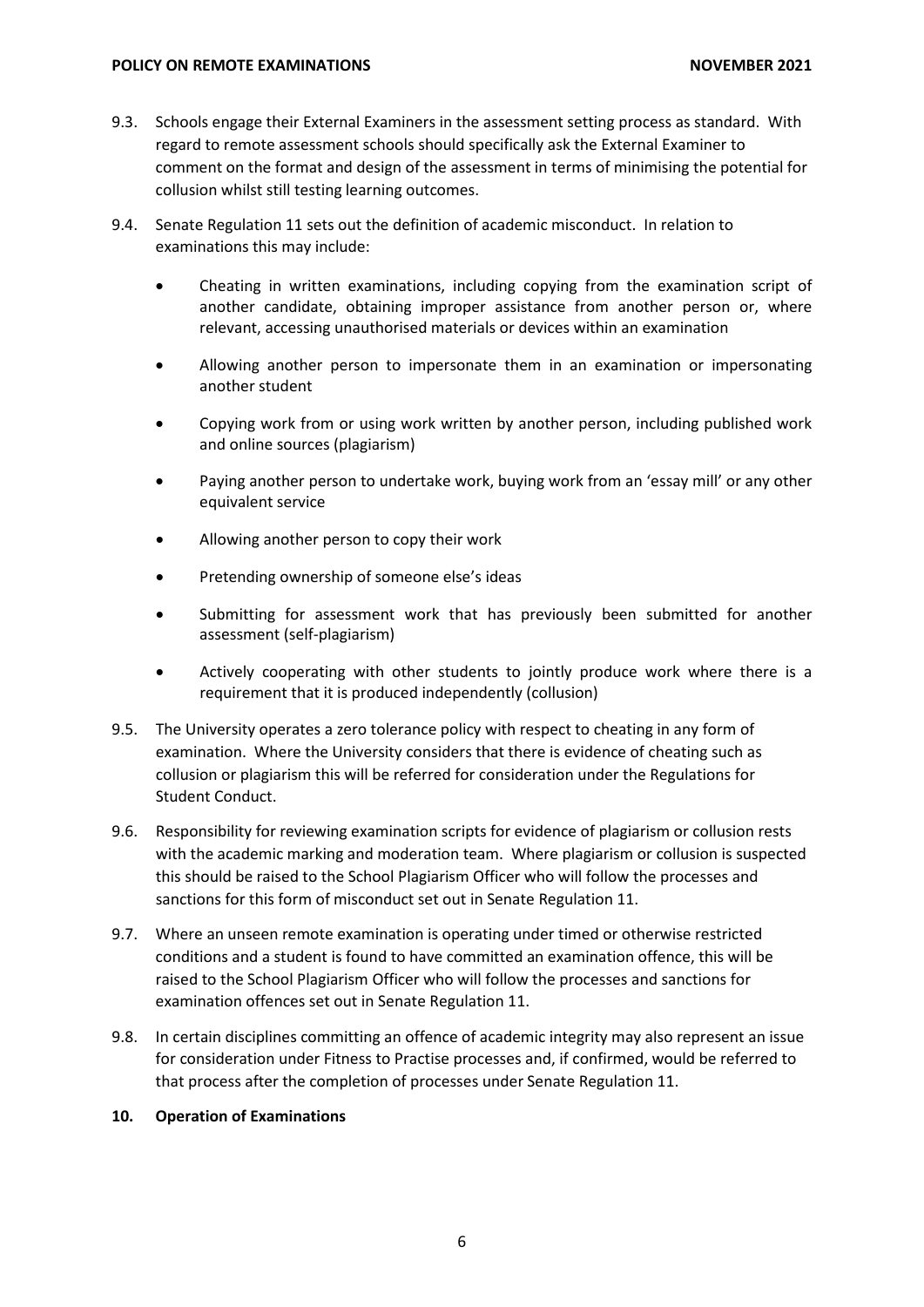- 10.1. Individual schools will inform their students of the arrangements for the release of remote examinations. Students should have an opportunity to familiarise themselves with the methods of remote examination within their school before undertaken the assessments.
- 10.2. All schools should ensure that students are aware of the requirements with regard to academic integrity set out in this policy. Ahead of each examination period (or ahead of individual exams where this takes place outside of the main examination periods) schools should circulate the standard statement set out in Appendix 4 to all students undertaking remote examinations.
- 10.3. Papers will be released to students at the start of the assessment window and will typically be available for students to download at any point within the assessment window. Where an examination operates an alternative format, for example a limited period to complete an assessment once the paper is downloaded, this will be approved via the mechanism set out in  $7.3 - 7.4$  above.
- 10.4. Where an examination is deemed 'open book' students will be able to access their study notes, other materials and devices such as calculators while undertaking the examination. Where an examination is unseen or otherwise operates under restrictions with regard to permitted materials (for example due to Professional Body requirements) this will be specified to students in advance of the assessment. Such assessments may be subject to invigilation/proctoring, the processes for which are set out below.
- 10.5. Schools will inform students how to submit their examined work. Depending on the format of the examination, submissions may subject to similarity and other checks for plagiarism. There may be formats where it is not possible to do so, for example hand written examinations or those focussing upon the application of formula or calculation.
- 10.6. As standard, examination submissions may be either word processed or handwritten and scanned or photographed. Where there are particular requirements for the format of an examination script these should be notified to students at least 2 weeks in advance of the assessment. Where examinations are handwritten and then scanned or photographed, students should as standard be required to write on A4 lined paper.

#### **11. Technical disruption**

- 11.1. Students are expected to ensure that they have in place appropriate IT resources and internet access to be able to study their programme and undertake assessment, in line with the standard technical specification set out above. Where a student does not have appropriate access the University has a limited supply of IT equipment available to loan. Some support is available for students through the University for securing appropriate IT access to undertake remote assessment.
- 11.2. Where a student has not successfully sourced appropriate IT and internet access in advance of the scheduled examination to undertake this assessment this will not be considered a mitigating circumstance, unless a student can demonstrate that it was genuinely not possible for them to obtain in advance via the above mechanisms.
- 11.3. Where a student has sourced appropriate access in advance but experiences unforeseen disruption during the assessment period which affects their ability to complete the assessment, they should contact the school examination invigilator immediately for assistance. Invigilators should respond as soon as possible and students should be granted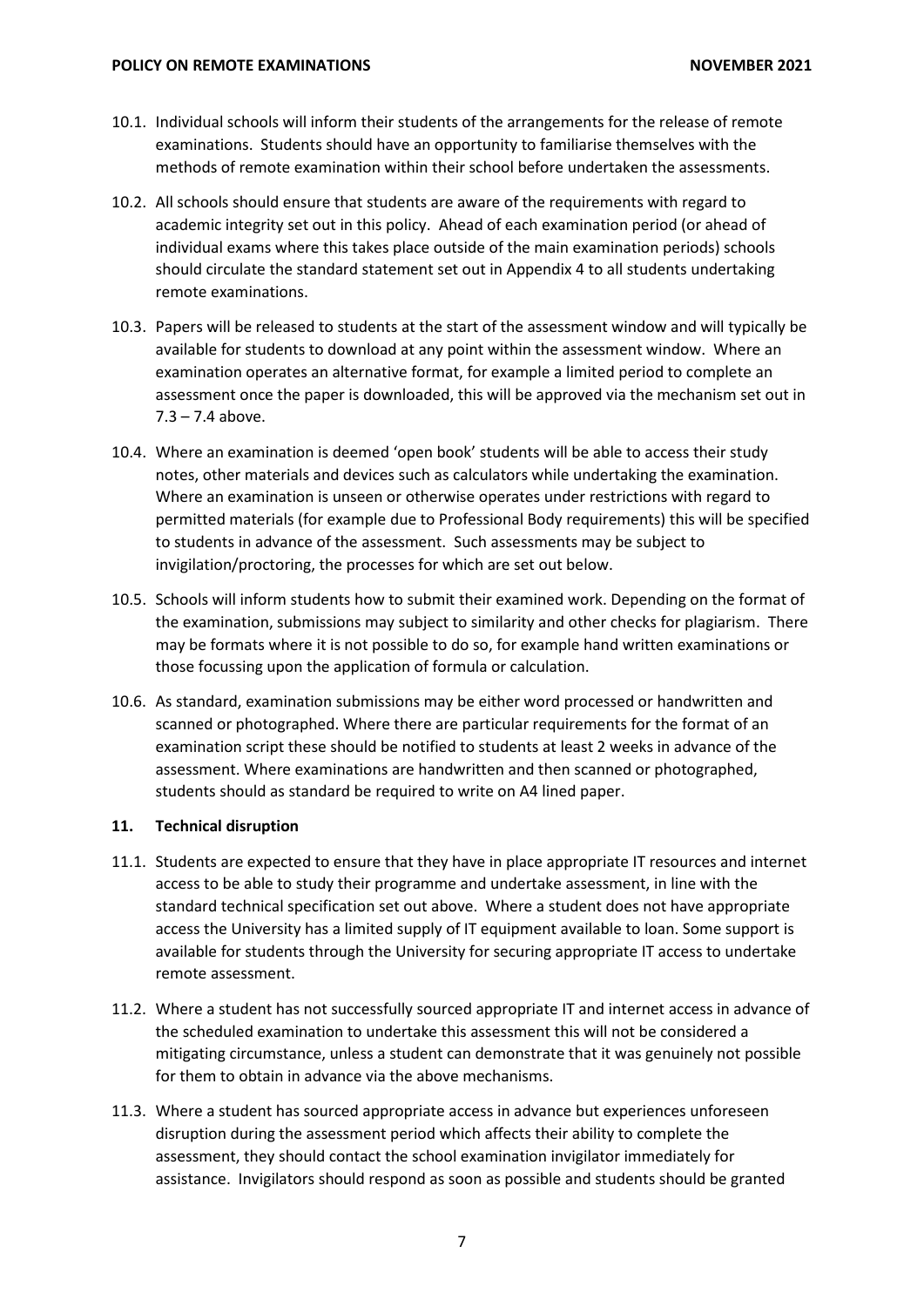the lost time to complete the assessment. Where disruption cannot be overcome, students may submit a claim for mitigating circumstances, setting out the impact that this had on their assessment attempt.

# **12. Invigilation / Proctoring**

- 12.1. Under certain circumstances, such as the requirements of Professional Bodies, it may be necessary for remote examinations to be invigilated (proctored).
- 12.2. The use of time limited and remote proctored examinations will be subject to approval by the College Dean of Education. The University does not operate a corporate IT solution for remote proctoring and therefore individual requests for remote proctoring should be first raised with Education Services, who can advise.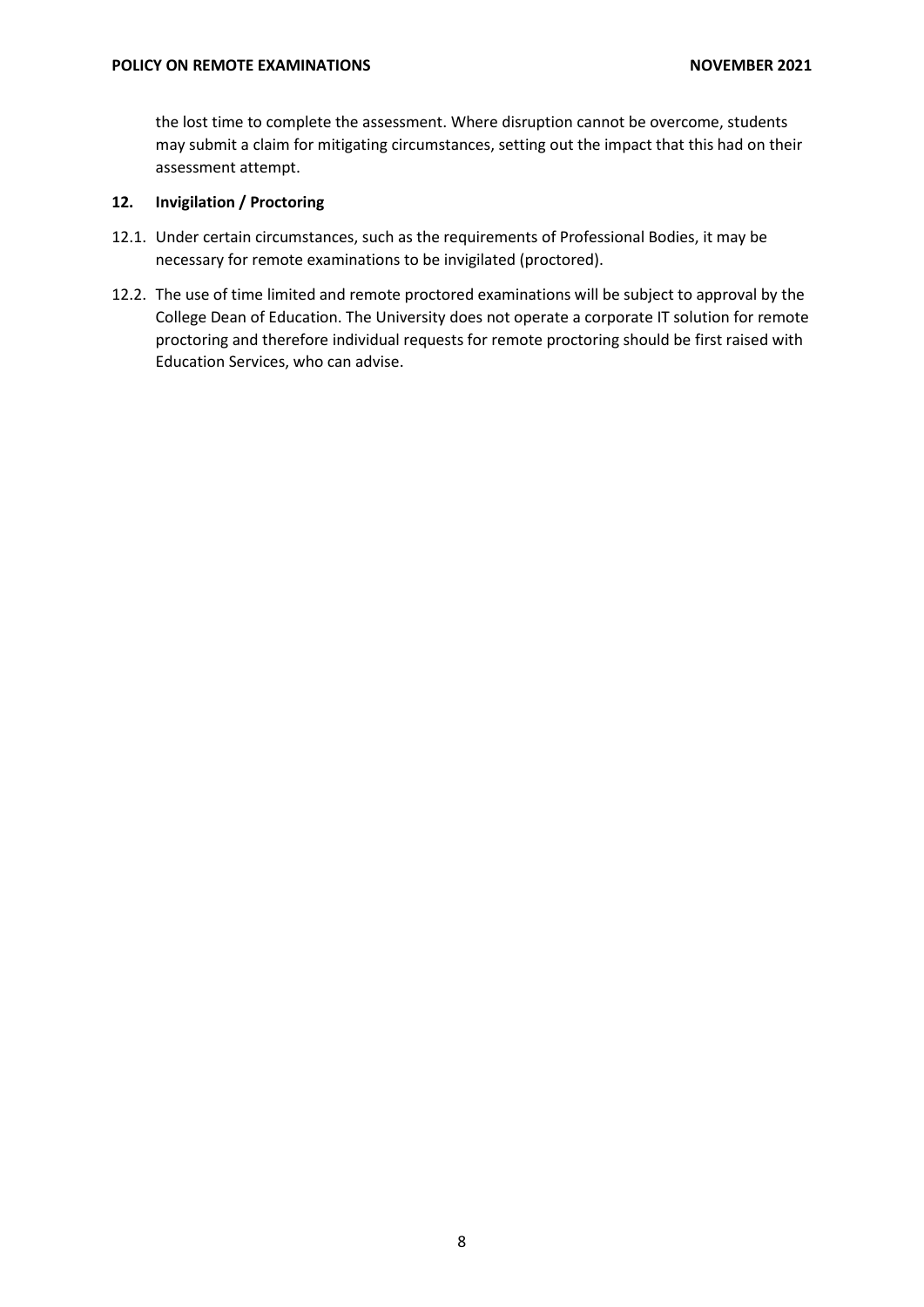## **Appendix 1: Format of Examination Papers**

All Examination Paper cover sheets should use the University pro-forma

Instructions for completing the pro forma are as follows:

- Insert the Module Code in the top right hand box (e.g. EC1001, LW2022).
- Insert which candidates the paper is for using the drop down box (e.g. All Candidates, 2020/21 Candidates Only, 2019/20 Candidates Only and so on). Please ensure that question papers are not marked as All Candidates if a separate paper is required for resit students to ensure that the correct paper is distributed to students.
- Insert the School setting the examination paper.
- Type the Module Number and Module Title in block capitals (e.g. EC1001 MACROECONOMICS I). If there is a variant of a paper for a specific student or group of students, these details should be incorporated in the title of the special paper (e.g. LW2022 EMPLOYMENT LAW - Resit without Residence candidates only).
- Insert the Assessment Window and type the Duration written as words, e.g. Three Hours. Where reading time is allowed, this should be incorporated as follows, Three Hours (plus 15 minutes reading time). This should represent the amount of time that student should be expected to spend on the examination, rather than the whole assessment window. This expectation regarding the actual time that should be required for the assessment should be made clear to students.
- Insert the Number of Pages and the Number of Questions contained in the paper in the relevant boxes.
- Type the Instructions to Candidates. Please be as explicit as necessary and include essential points, such as the number of questions to be answered, the requirement to use separate files or documents for different sections/questions.
- State if the use of Calculators should be used for the examination paper, using the drop down box.
- Ensure that the page numbers, where used match the previous reference to Number of Pages

# **Layout of Question Paper**

- All papers undertaken electronically must be Accessibility compliance (WCAG 2.0)
- All examination question papers should be produced using font Arial or Verdana, font size 12.
- A margin of approx. 1.5cm must be left at both sides and at the foot of each page.
- The Question Number should stand in the margin outside the first and subsequent lines of the question.
- No questions should be included on the first page (pro forma) of the question paper.
- Please add 'END OF PAPER' at the end of the paper (Font Size 16).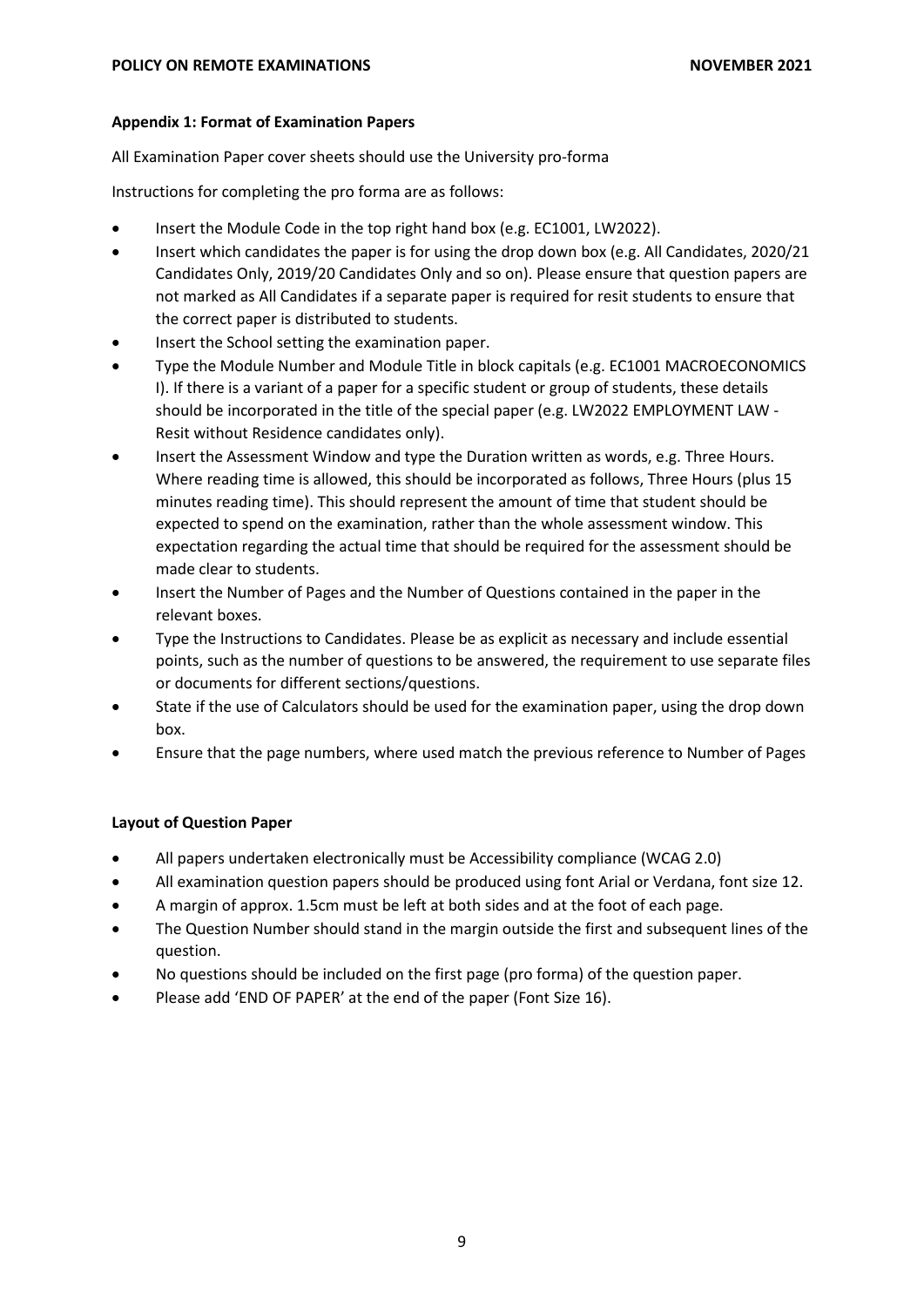## **Appendix 2: Security of Examination Papers**

To ensure the security of examination question papers, the following procedures are recommended:

- All staff involved in the preparation of examination question papers must ensure that students are not able to see or gain access, either accidentally or deliberately, to examination question papers or other related materials.
- The preparation of examination papers should take place wherever possible on a UoL laptop or PC accessed through a confidential username and password. Where this is not possible draft papers may be edited using a personal device, but must not be saved to personal devices and should be saved to UoL remote storage, or using the virtual desktop function.
- Final examination papers should not be stored on 'local' drives but rather on the Z: or X: drives which can be accessed remotely via the Virtual Private Network (VPN). Ensure that where the X: drive is used, the access permissions are set correctly. To do this, consult the person in your department responsible for managing this or IT Services). Where it is not possible for staff to access the x:drive remotely schools should use Microsoft Teams with appropriate permissions controls.
- Examination question papers must be encrypted using a strong encryption method such as that provided by Microsoft Word.
- Examination question papers should not be sent on portable storage devices such as CDs, flash drives, etc. Documents may be sent via email as long as they are password encrypted, and the password is sent via separate message.
- Care must be taken when disposing of earlier versions of unwanted copies of examination question papers. As above, no versions should be stored on personal devices. Hard copies must be destroyed by confidential shredding.
- Where there is any suspected or actual breach of security, all examination papers affected must be re-written.
- The final version of the examination paper for each remote examination should be submitted to the secure area on the x:drive. Schools should contac[t exams@le.ac.uk](mailto:exams@le.ac.uk) for permissions to be granted. All relevant materials for the assessment should be submitted with the paper. NOTE: this is for the purposes of central record keeping only, the Examinations Office will not be supporting or co-ordinating remote examinations.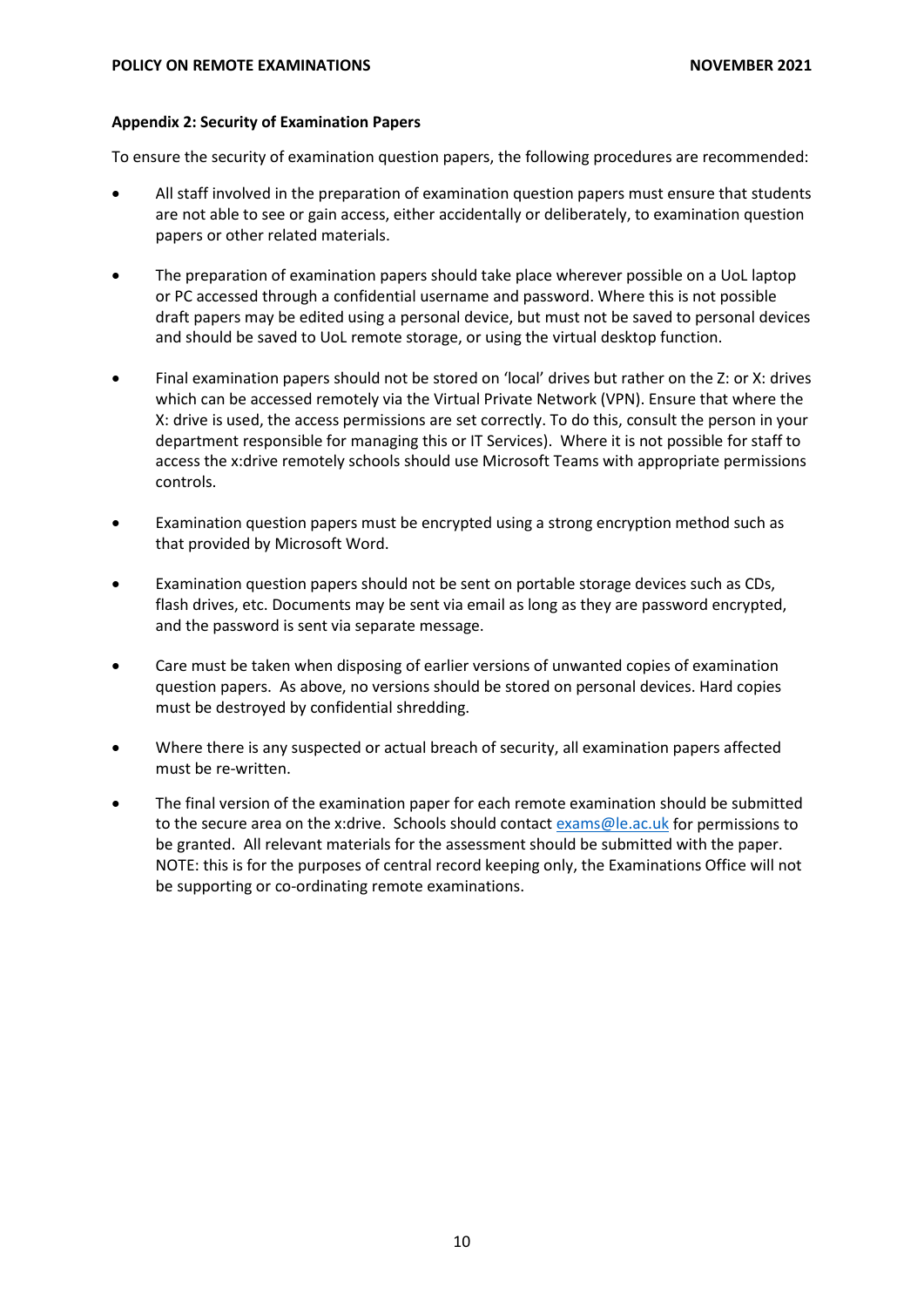#### **Appendix 3: Guidance on alternative arrangements for students**

Please see section 8 of the Policy on Remote Examinations for guidance regarding extra time and rest breaks within remote examinations.

The following guidance is provided for other forms of alternative arrangements. Schools should contact the AccessAbility Centre for further advice on arrangements for individual students.

## **Readers**

- a. It will likely be the case that a reader will not be necessary because students would adopt the strategies they use when they complete coursework and they are not supplied with a reader for coursework assessments.
- b. Students who usually use a screen reader such as *Texthelp Read and Write* or *Claro* could use this software to read out the assessments set. For students who do not have this kind of software there is a reader in the online version of MS Word called *Immersive Reader*.

## **Scribes**

- c. Students may usually use a dictation package such as *Dragon Dictate Naturally Speaking* to replace the scribe function. A small number of students use this software to take an exam in a formal setting.
- d. Students could also use *Dictate (Microsoft Word)* which is a dictation tool in the online version of MS Word.

## **Furniture/ separate rooms**

e. Alternative arrangements relating to things such as different furniture, separate rooms, will need to be resolvable within a student's usual workstation. Where this is not possible, there would have to be a case by case approach.

# **Technology**

f. An assumption is made that students will have access to technology but this is not always the case and these difficulties could be further heightened where alternative examination arrangements are more technologically intensive in design. Checks should be completed with students one month before an examination to ensure that they have access to the correct IT equipment.